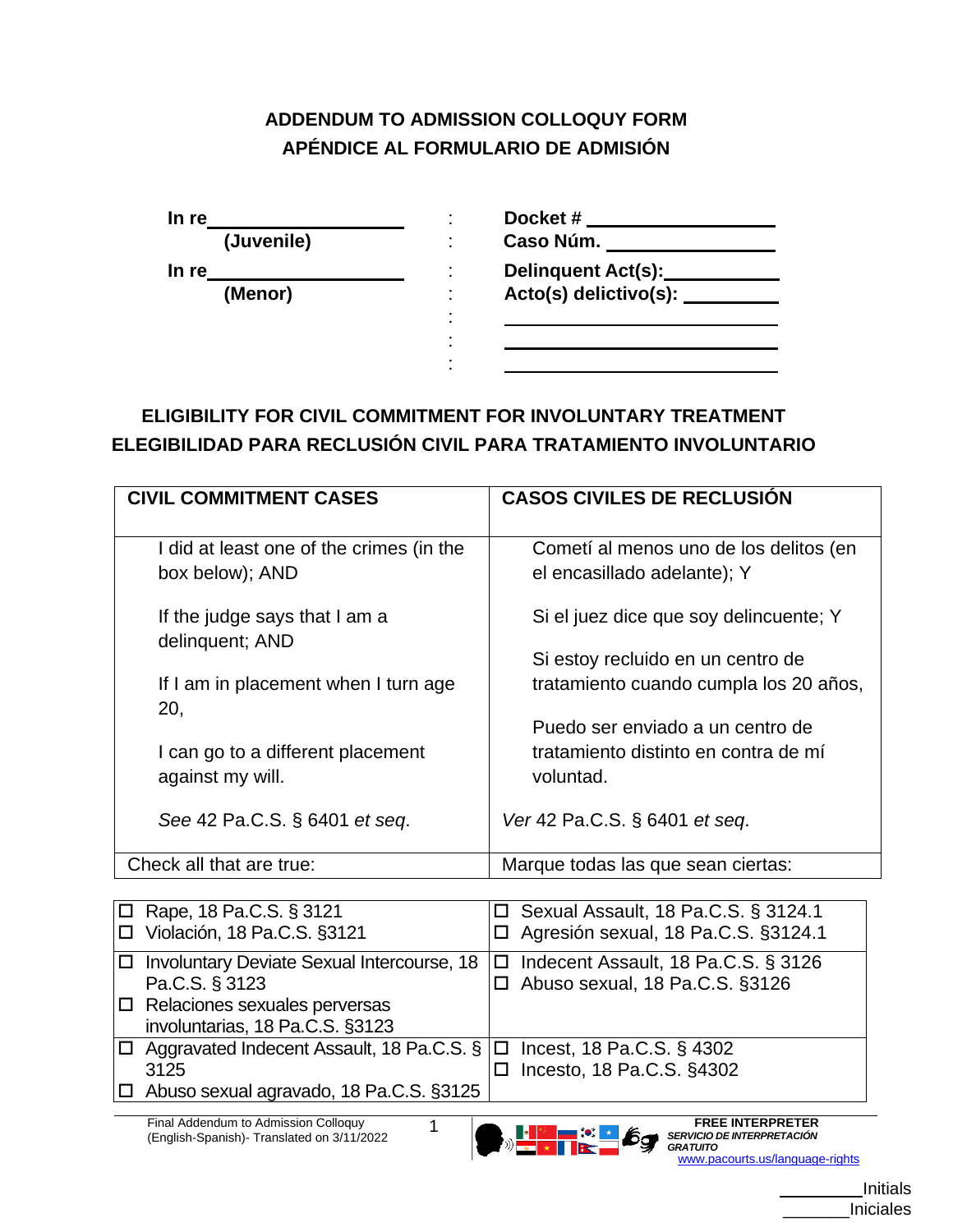| If I am in placement when I am age<br>1)<br>20, SOAB (State Sexual Offenders<br>Assessment Board) will look at<br>information about me to see if I<br>have mental problems that make it<br>hard for me to stop doing sexual<br>crimes._____________________initials<br>See 42 Pa.C.S. § 6358.                                                                                                                                                  | Si estoy recluido en un centro de<br>$\left( \begin{matrix} 1 \end{matrix} \right)$<br>tratamiento al cumplir los 20 años, la<br>Junta Evaluadora de Delincuentes<br>Sexuales del Estado (SOAB en inglés),<br>evaluará información sobre mí para<br>determinar si tengo problemas de salud<br>mental que dificulten que yo deje de<br>cometer delitos sexuales. Iniciales<br>Ver 42 Pa.C.S. § 6358.                                                                                                                                                     |
|------------------------------------------------------------------------------------------------------------------------------------------------------------------------------------------------------------------------------------------------------------------------------------------------------------------------------------------------------------------------------------------------------------------------------------------------|---------------------------------------------------------------------------------------------------------------------------------------------------------------------------------------------------------------------------------------------------------------------------------------------------------------------------------------------------------------------------------------------------------------------------------------------------------------------------------------------------------------------------------------------------------|
| 2) If SOAB thinks that I need treatment,                                                                                                                                                                                                                                                                                                                                                                                                       | 2) Si SOAB llega a la conclusión de que                                                                                                                                                                                                                                                                                                                                                                                                                                                                                                                 |
| the judge will have a hearing.                                                                                                                                                                                                                                                                                                                                                                                                                 | necesito tratamiento, el juez celebrará                                                                                                                                                                                                                                                                                                                                                                                                                                                                                                                 |
| initials                                                                                                                                                                                                                                                                                                                                                                                                                                       | una audiencia. ___________ Iniciales                                                                                                                                                                                                                                                                                                                                                                                                                                                                                                                    |
| See 42 Pa.C.S. § 6358.                                                                                                                                                                                                                                                                                                                                                                                                                         | Ver 42 Pa.C.S. § 6358.                                                                                                                                                                                                                                                                                                                                                                                                                                                                                                                                  |
| 3) If the judge agrees I need treatment, I                                                                                                                                                                                                                                                                                                                                                                                                     | 3) Si el juez está de acuerdo con que                                                                                                                                                                                                                                                                                                                                                                                                                                                                                                                   |
|                                                                                                                                                                                                                                                                                                                                                                                                                                                | necesito tratamiento, tendré una segunda                                                                                                                                                                                                                                                                                                                                                                                                                                                                                                                |
| <b>Initials</b>                                                                                                                                                                                                                                                                                                                                                                                                                                | audiencia. _______________ Iniciales                                                                                                                                                                                                                                                                                                                                                                                                                                                                                                                    |
| See 42 Pa.C.S. § 6358.                                                                                                                                                                                                                                                                                                                                                                                                                         | Ver 42 Pa.C.S. § 6358.                                                                                                                                                                                                                                                                                                                                                                                                                                                                                                                                  |
| 4) At the hearing, the judge will decide<br>if I have mental problems that make<br>it likely that I will do sexual crimes<br>again. If the judge says yes:<br>a. I will go to a different placement for<br>at least one year. initials<br>See 42 Pa.C.S. §§ 6403 & 6404.<br>b. I will be required to register as a<br>sex offender under the Sex<br>Offender Registration and<br>Notification Act.<br>initials<br>See 42 Pa.C.S. § 9799.13(9). | 4) En la audiencia, el juez decidirá si yo<br>tengo problemas de salud mental que<br>hacen probable que yo vuelva a cometer<br>delitos sexuales. Si el juez dice que sí:<br>a. Iré a un centro de tratamiento distinto<br>por al menos un año. Iniciales<br>Ver 42 Pa.C.S. §§ 6403 & 6404.<br>b. Deberé anotarme como delincuente<br>sexual según lo previsto en la Ley sobre<br>Registros y Notificaciones de<br><b>Delincuentes Sexuales [Sex Offender</b><br>Registration and Notification Act].<br><b>Iniciales</b><br>Ver 42 Pa.C.S. § 9799.13(9). |
| c. If and when I am released from this                                                                                                                                                                                                                                                                                                                                                                                                         | c. Si me liberan de dicho centro, deberé                                                                                                                                                                                                                                                                                                                                                                                                                                                                                                                |
| different placement, I must register                                                                                                                                                                                                                                                                                                                                                                                                           | inscribirme en un registro de la policía                                                                                                                                                                                                                                                                                                                                                                                                                                                                                                                |
| with the state police and report to                                                                                                                                                                                                                                                                                                                                                                                                            | del estado y presentarme ante ella cada                                                                                                                                                                                                                                                                                                                                                                                                                                                                                                                 |
| Final Addendum to Admission Colloquy                                                                                                                                                                                                                                                                                                                                                                                                           | <b>FREE INTERPRETER</b>                                                                                                                                                                                                                                                                                                                                                                                                                                                                                                                                 |
| $\overline{2}$                                                                                                                                                                                                                                                                                                                                                                                                                                 | <i>SERVICIO DE INTERPRETACIÓN</i>                                                                                                                                                                                                                                                                                                                                                                                                                                                                                                                       |
| (English-Spanish)- Translated on 3/11/2022                                                                                                                                                                                                                                                                                                                                                                                                     | <b>GRATUITO</b>                                                                                                                                                                                                                                                                                                                                                                                                                                                                                                                                         |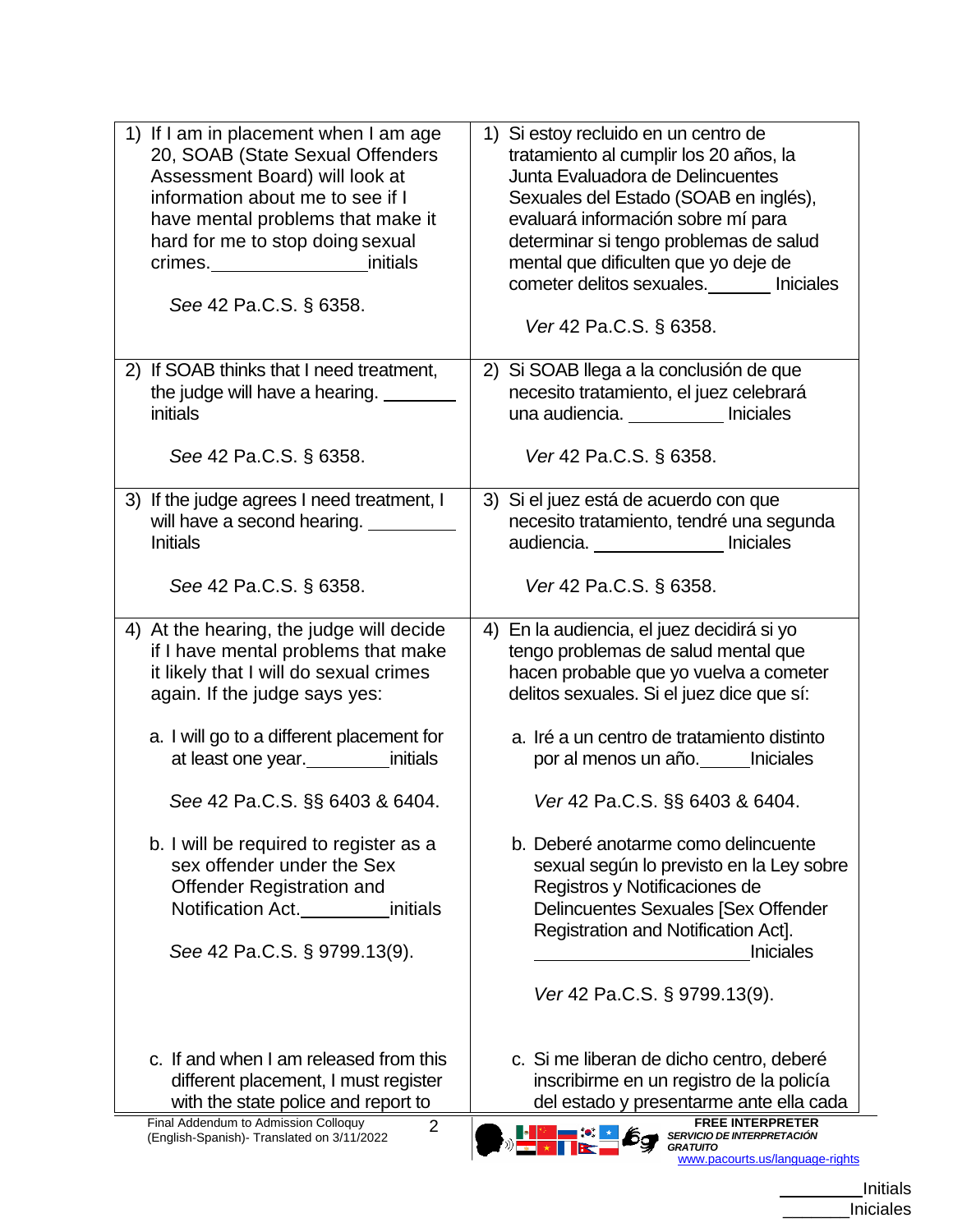| them every 90 days for at least 25                                                                                                                                                                                                                                                                                                     | 90 días durante un mínimo de 25 años.                                                                                                                                                                                                                                                                                                                               |
|----------------------------------------------------------------------------------------------------------------------------------------------------------------------------------------------------------------------------------------------------------------------------------------------------------------------------------------|---------------------------------------------------------------------------------------------------------------------------------------------------------------------------------------------------------------------------------------------------------------------------------------------------------------------------------------------------------------------|
| years. It is a crime not to register and                                                                                                                                                                                                                                                                                               | El incumplimiento de estas dos                                                                                                                                                                                                                                                                                                                                      |
| report to the state police. Information                                                                                                                                                                                                                                                                                                | obligaciones ante la policía es un delito.                                                                                                                                                                                                                                                                                                                          |
| about me and my crime will also be                                                                                                                                                                                                                                                                                                     | Se publicarán en Internet mis datos                                                                                                                                                                                                                                                                                                                                 |
| available for everyone to to see on                                                                                                                                                                                                                                                                                                    | personales y los del delito que cometí,                                                                                                                                                                                                                                                                                                                             |
| the internet the state of the state of the state of the state of the state of the state of the state of the state of the state of the state of the state of the state of the state of the state of the state of the state of t                                                                                                         | los cuales podrán ver todos.                                                                                                                                                                                                                                                                                                                                        |
| initials                                                                                                                                                                                                                                                                                                                               | <b>Iniciales</b>                                                                                                                                                                                                                                                                                                                                                    |
| See 42 Pa.C.S. §§ 9799.15(a)(5),                                                                                                                                                                                                                                                                                                       | Ver 42 Pa.C.S. §§ 9799.15(a)(5),                                                                                                                                                                                                                                                                                                                                    |
| $(a.2)$ & 9799.15(b)(1)(iii); 18                                                                                                                                                                                                                                                                                                       | $(a.2)$ & 9799.15(b)(1)(iii); 18 Pa.C.S. §                                                                                                                                                                                                                                                                                                                          |
| Pa.C.S. § 4951.1                                                                                                                                                                                                                                                                                                                       | 4951.1                                                                                                                                                                                                                                                                                                                                                              |
| d. If I am released from this different<br>placement and continue to register<br>and report to the state police and I<br>do not commit any more serious<br>crimes for at least 25 years, I can<br>ask the judge whether I can stop<br>registering and reporting to the<br>state police. The initials<br>See 42 Pa.C.S. § 9799.15(a.2). | d. Si me liberan de dicho centro, cumplo<br>con la obligación de inscribirme y<br>presentarme ante la policía descrita<br>anteriormente y no cometo ningún<br>otro delito grave durante un mínimo<br>de 25 años, podré pedirle al juez que<br>me exima de las obligaciones de<br>presentarme ante la policía.<br><b>Iniciales</b><br>Ver 42 Pa.C.S. § 9799.15(a.2). |
| The judge will look at my case each                                                                                                                                                                                                                                                                                                    | 5) El juez revisará mi caso cada año.                                                                                                                                                                                                                                                                                                                               |
| 5)                                                                                                                                                                                                                                                                                                                                     | Permaneceré recluido en ese centro de                                                                                                                                                                                                                                                                                                                               |
| year. I will stay in that placement for                                                                                                                                                                                                                                                                                                | tratamiento mientras el juez opine que                                                                                                                                                                                                                                                                                                                              |
| as long as the judge decides that I                                                                                                                                                                                                                                                                                                    | tengo problemas de salud mental que                                                                                                                                                                                                                                                                                                                                 |
| have mental problems that make it                                                                                                                                                                                                                                                                                                      | hagan probable que yo vuelva a                                                                                                                                                                                                                                                                                                                                      |
| likely that I will do sexual crimes                                                                                                                                                                                                                                                                                                    | cometer delitos sexuales.                                                                                                                                                                                                                                                                                                                                           |
| again.<br><u>_________</u> __________initials                                                                                                                                                                                                                                                                                          | <b>Iniciales</b>                                                                                                                                                                                                                                                                                                                                                    |
| 6) If the judge says I can leave                                                                                                                                                                                                                                                                                                       | 6) Si el juez dice que puedo salir del                                                                                                                                                                                                                                                                                                                              |
| placement, I must continue to get                                                                                                                                                                                                                                                                                                      | centro de tratamiento, tendré que                                                                                                                                                                                                                                                                                                                                   |
| treatment when told for my mental                                                                                                                                                                                                                                                                                                      | continuar recibiendo tratamiento                                                                                                                                                                                                                                                                                                                                    |
| problems. The judge will look at my                                                                                                                                                                                                                                                                                                    | cuando se me notifique para mis                                                                                                                                                                                                                                                                                                                                     |
| case after one year.                                                                                                                                                                                                                                                                                                                   | problemas de salud mental. El juez                                                                                                                                                                                                                                                                                                                                  |
| initials                                                                                                                                                                                                                                                                                                                               | revisará mi caso al cabo de un año.                                                                                                                                                                                                                                                                                                                                 |
| See 42 Pa.C.S. §§ 6404.1 &                                                                                                                                                                                                                                                                                                             | <b>Iniciales</b>                                                                                                                                                                                                                                                                                                                                                    |
| 6404.2.                                                                                                                                                                                                                                                                                                                                | Ver 42 Pa.C.S. §§ 6404.1 & 6404.2.                                                                                                                                                                                                                                                                                                                                  |
| 7) If the judge says I can stop getting<br>treatment after one year, I still must<br>talk to a counselor every<br>initials<br>Final Addendum to Admission Colloquy                                                                                                                                                                     | 7) Si el juez dice que puedo dejar de<br>recibir tratamiento después de un año,<br>aún tendré que hablar con un consejero<br>mensualmente.<br><b>Iniciales</b>                                                                                                                                                                                                      |
| 3<br>(English-Spanish)- Translated on 3/11/2022                                                                                                                                                                                                                                                                                        | <b>FREE INTERPRETER</b><br>SERVICIO DE INTERPRETACIÓN<br>GRATUITO<br>www.pacourts.us/language-rights                                                                                                                                                                                                                                                                |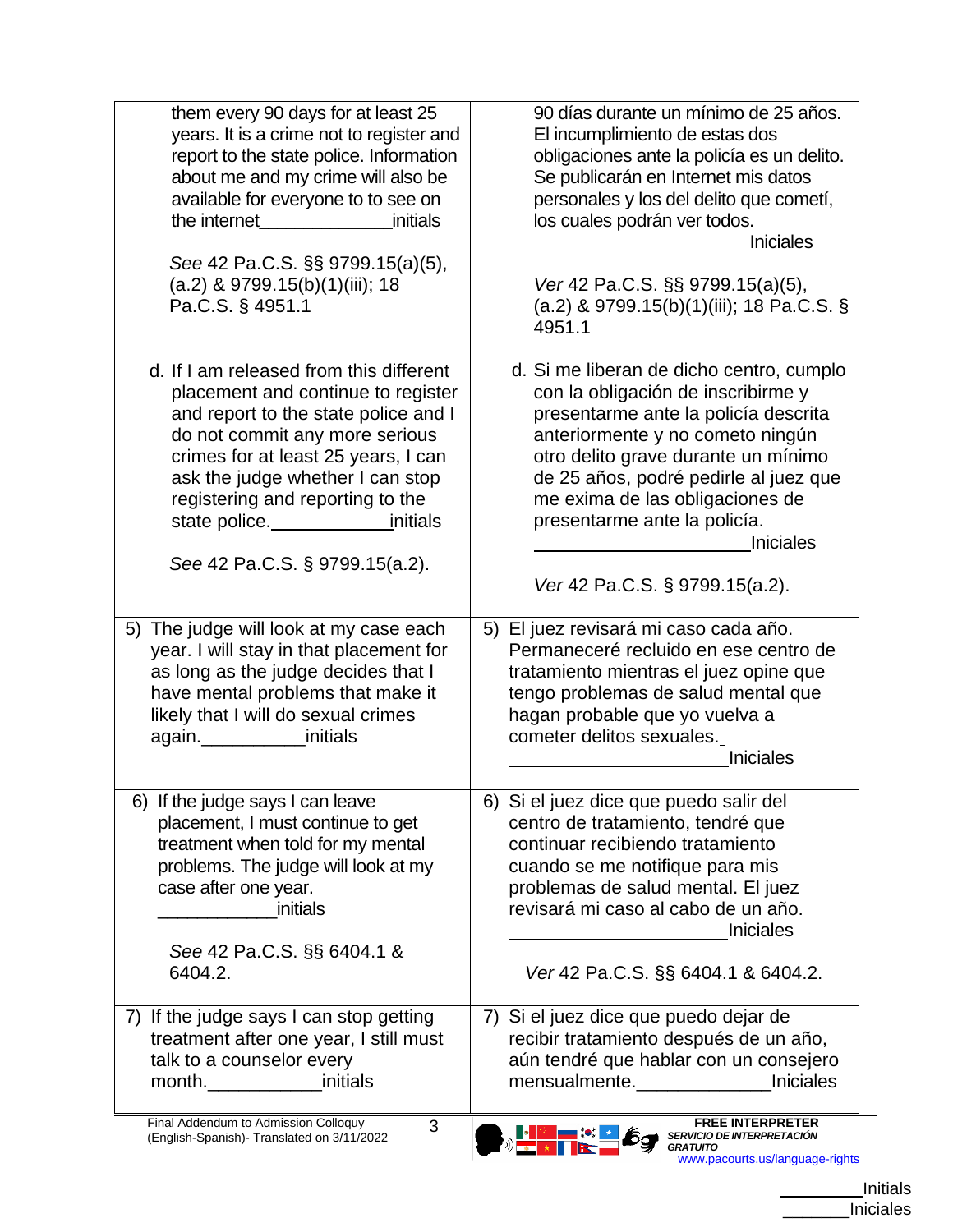| See 42 Pa.C.S. §§ 6404.1 &<br>6404.2.                                                                                                                                                     | Ver 42 Pa.C.S. §§ 6404.1 & 6404.2.                                                                                                                                                                        |
|-------------------------------------------------------------------------------------------------------------------------------------------------------------------------------------------|-----------------------------------------------------------------------------------------------------------------------------------------------------------------------------------------------------------|
| 8) If I do not obey these rules or the<br>counselor says I cannot stop my<br>bad actions, I will be sent back to<br>placement. <b>_______________initials</b><br>See 42 Pa.C.S. § 6404.2. | 8) Si no obedezco estas reglas, o el<br>consejero dice que no puedo detener<br>mi mal comportamiento, seré enviado<br>de vuelta al centro de tratamiento.<br><b>Iniciales</b><br>Ver 42 Pa.C.S. § 6404.2. |
| <b>Lawyer's Representation and</b>                                                                                                                                                        | Representación del abogado y                                                                                                                                                                              |
| <b>Opportunity to Speak with Guardian</b>                                                                                                                                                 | oportunidad de hablar con el tutor                                                                                                                                                                        |
| 9) Did you talk with your lawyer before                                                                                                                                                   | 9) ¿Habló usted con su abogado antes de                                                                                                                                                                   |
| you decided to tell the judge you did                                                                                                                                                     | decidir decirle al juez que usted                                                                                                                                                                         |
| the crimes (delinquent acts)?                                                                                                                                                             | cometió los delitos (actos delictivos)?                                                                                                                                                                   |
| $\Box$ Yes $\Box$ No                                                                                                                                                                      | <b>□Sí</b> □ No                                                                                                                                                                                           |
| 10) Are you okay with what your<br>lawyer did for you? $\square$ Yes $\square$ No                                                                                                         | 10) ¿Está satisfecho con lo que su<br>abogado hizo por usted?<br>$\Box$ Sí $\Box$ No                                                                                                                      |
| 11) Did your lawyer answer all your                                                                                                                                                       | 11) ¿Su abogado le contestó todas sus                                                                                                                                                                     |
| questions? □ Yes □ No                                                                                                                                                                     | preguntas? □ Sí □ No                                                                                                                                                                                      |
| 12) Did you talk with your parent or                                                                                                                                                      | 12) ¿Habló con su padre o tutor sobre la                                                                                                                                                                  |
| guardian about saying you did the                                                                                                                                                         | decisión de aceptar que usted cometió                                                                                                                                                                     |
| crimes? □ Yes □ No                                                                                                                                                                        | $\log$ delitos? $\Box$ Sí $\Box$ No                                                                                                                                                                       |
| If you answered no, would you like                                                                                                                                                        | Si contestó no, ¿quiere hablar con ellos                                                                                                                                                                  |
| to talk with them now? $\Box$ Yes $\Box$ No                                                                                                                                               | ahora?? □ Sí □ No                                                                                                                                                                                         |
| I have read this form or someone has                                                                                                                                                      | He leído este formulario o alguien me lo ha                                                                                                                                                               |
| read this form to me.                                                                                                                                                                     | leído a mí.                                                                                                                                                                                               |
| I understand the form and what I have                                                                                                                                                     | Entiendo el formulario y lo que tengo que                                                                                                                                                                 |
| to do. The signature below and initials                                                                                                                                                   | hacer. La firma al calce y las iniciales en                                                                                                                                                               |
| on each page of this form are mine.                                                                                                                                                       | cada página de este formulario son mías.                                                                                                                                                                  |
| <b>JUVENILE</b>                                                                                                                                                                           | <b>MENOR</b>                                                                                                                                                                                              |
| <b>DATE</b>                                                                                                                                                                               | <b>FECHA</b>                                                                                                                                                                                              |
|                                                                                                                                                                                           | Yo, _______________________, abogado<br>del menor, he revisado este formulario con                                                                                                                        |
| this form with my client. My client has                                                                                                                                                   | mi cliente. Mi cliente me ha dicho y yo creo                                                                                                                                                              |